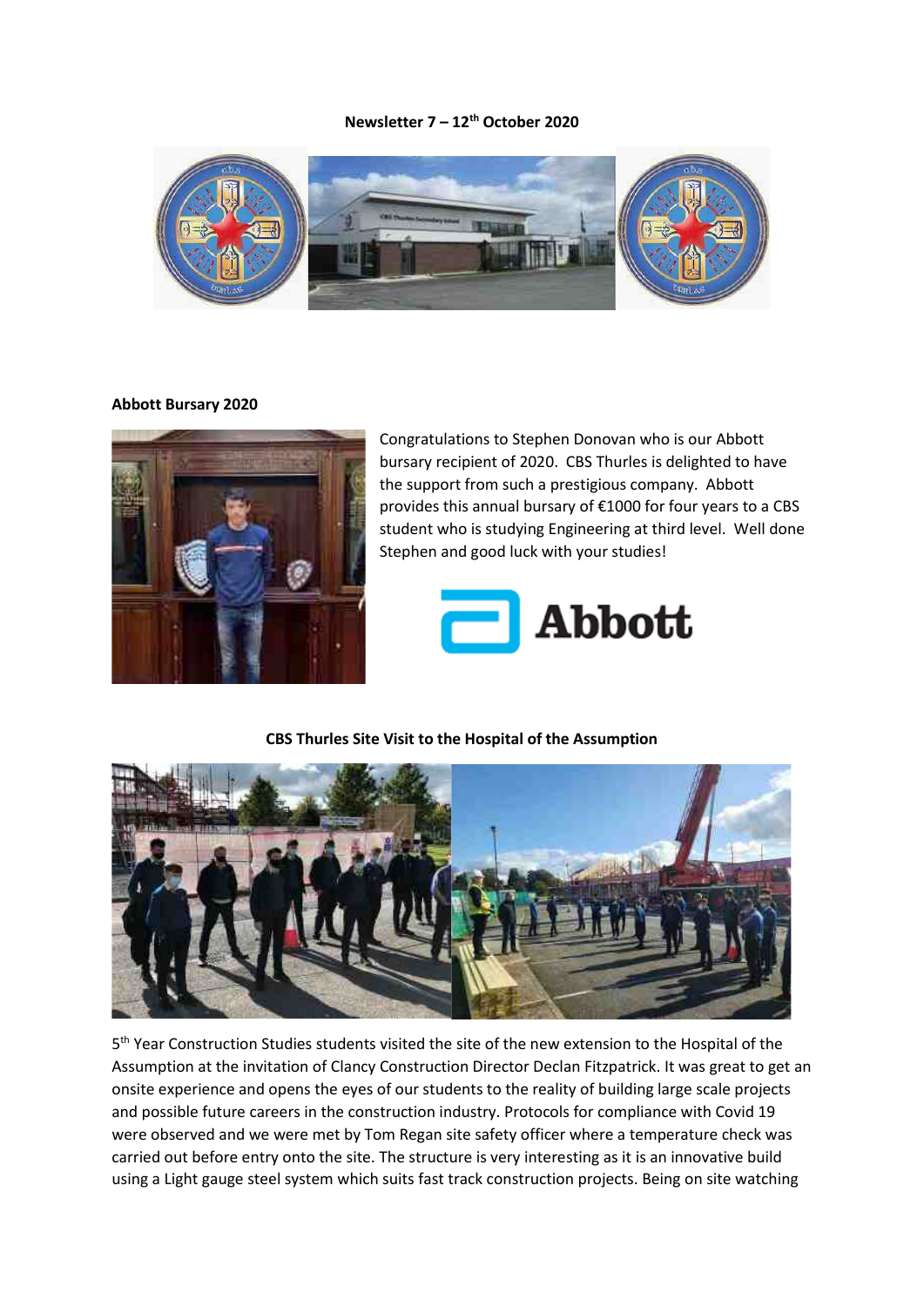and learning from such a building project will benefit the students understanding of Construction practice related to their subject. In the next few months, we will return for future site visits to see progress and build on the experience. Thanks to the Site Management Team, Brian, Tom and Ciaran at Clancy Construction for allowing us to gain experience of visiting a large scale construction project, for their informative talks on the new build and for opening up the eyes of our students to the possible career options in the construction industry.



## **Virtual open night info**

Plans are on-going for our virtual open night. The school prospectus is available on our new website as well as the Admissions Policy. We will share the details of our virtual open night on all our social media platforms. The school guidance website is available on our website also and is full of useful and essential information for all senior cycle students.





The 5th & 6th year Art students visited The Source on Friday to see "Hypercarbon" an exhibition by local artist Austin McQuinn. The students learned about working with bog deal to create sculptures, using ink on canvas and the careful planning of an art exhibition.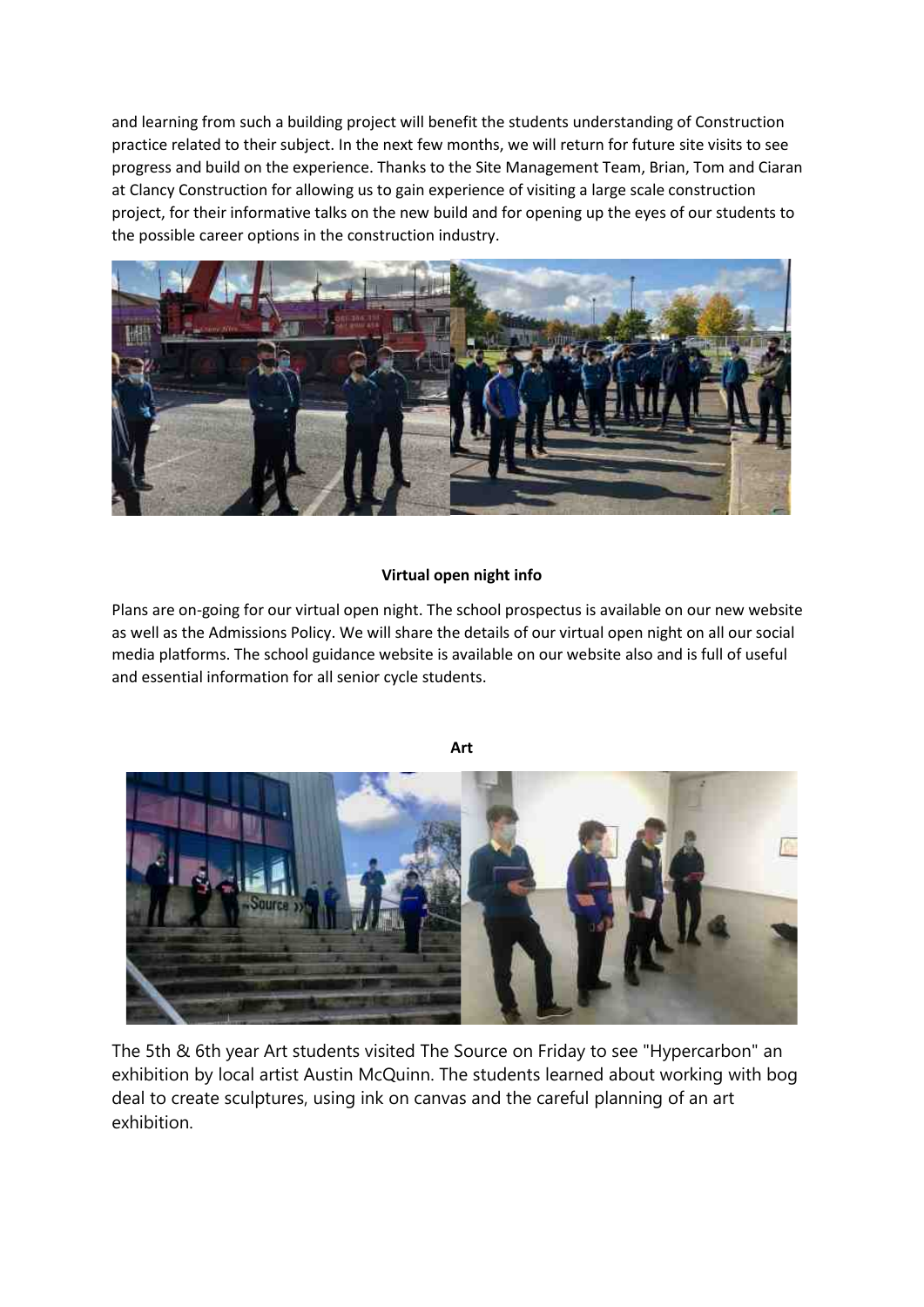

### **Transition Year**

## **TY Tennis Cashel**

4B had a great day out playing tennis in Cashel. Great tips from coach Jaco.



### **First Aid**

First Aid Course continued this week for the other two classes in TY. Over the past number of years there have been some wonderful stories of our boys using their First Aid or CPR training to good effect. Its one of the most important life skills they can learn, and we hope they never need to use it.

The school defibrillator has been positioned in a new location outside the old reception office to make it more accessible to people.

## **Q&A with local councillor**

Local Councillor Jim Ryan had a question and answer session this week with the 4C transition year group about Social and Economic issues relating to Thurles Town. Our thanks to Jim for coming in and chatting with the boys.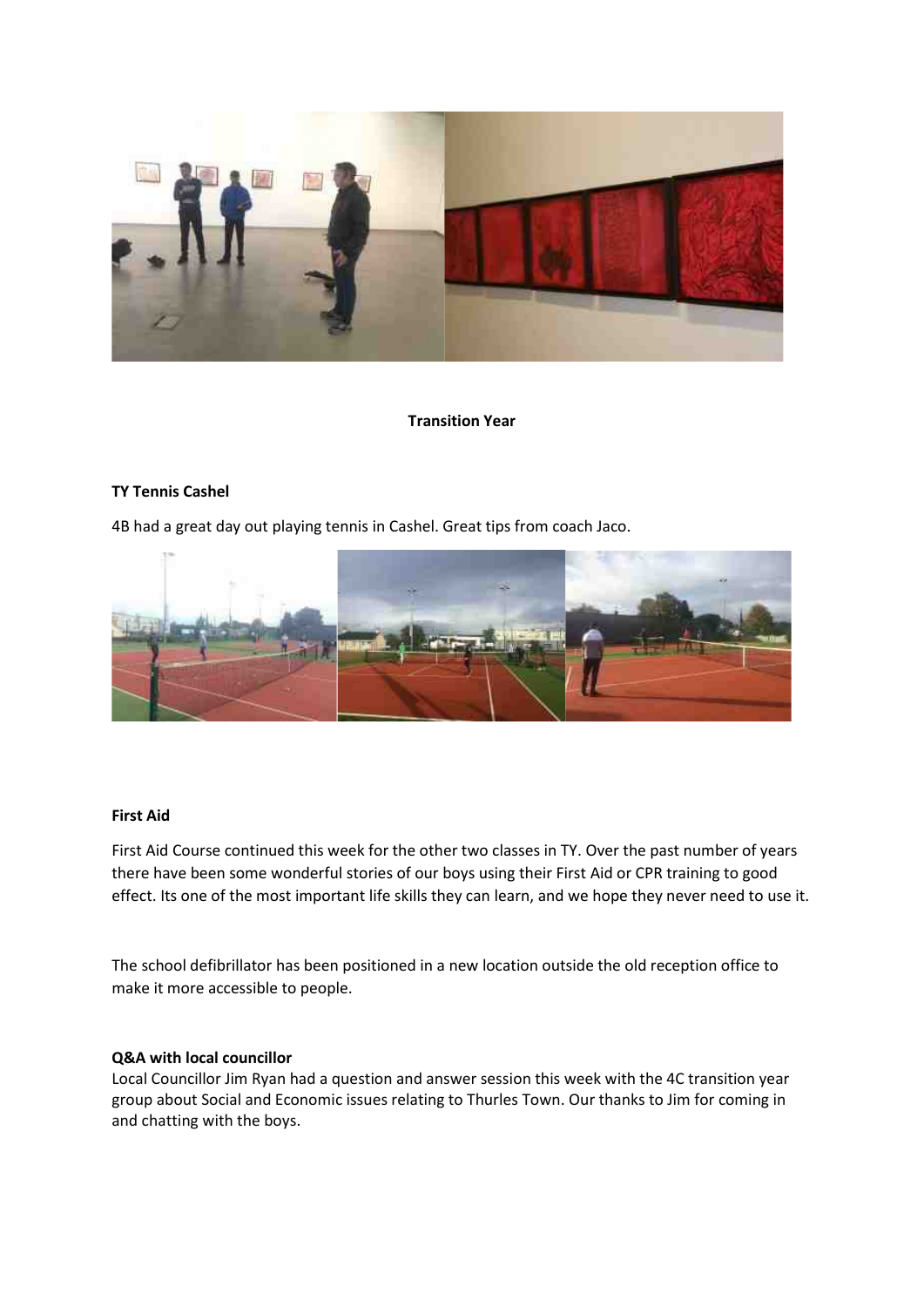

# **Prize winners from our virtual sports day last May.**

Pictured are our prize winners in 2nd and 3rd year from our Virtual Sports day receiving their vouchers for Elverys sports. Well done to all the boys who participated in the various skills challenges and took part in the sports quiz. The sports day is usually one of the highlights of the year, so the PE department were keen not to miss out on having one.



## **Rice Cup Champions 1955**

Great to get a copy of the 1955 Rice Cup winning team for the school. It was in the Tipperary Star this week. A great competition with a wonderful history. We have very few photos of Rice Cup teams from before the 1970's so it is one to be treasured. We have won more titles than any other school, but photos of the winning teams are scarce. When the present building was built in 1979 several the old photos were packed away and went missing unfortunately so a photo like this one is a great find.